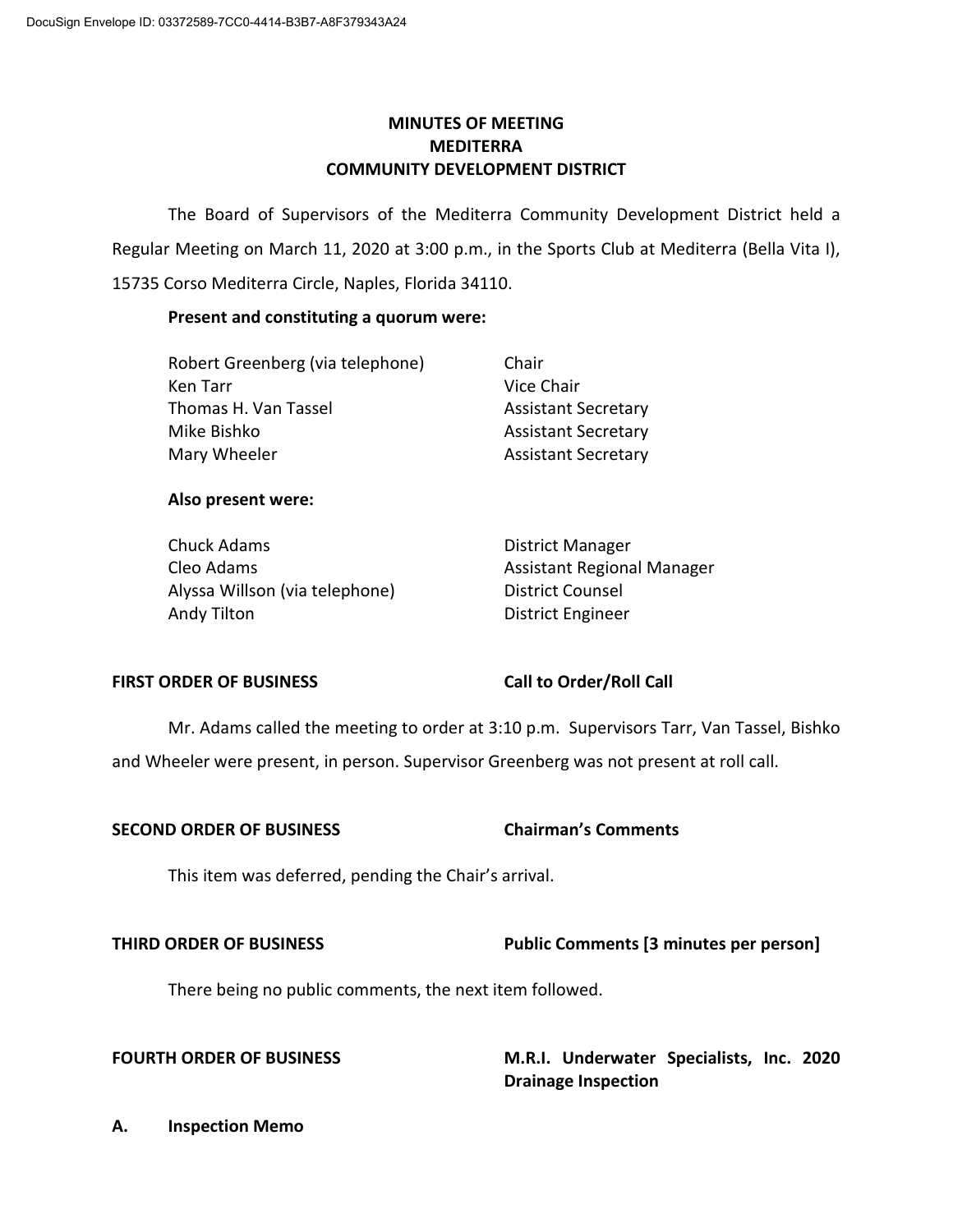Mrs. Adams reviewed the 2020 Drainage Inspection Report and discussed the following:

 $\triangleright$  Outfall 167 has a structural defect.

meeting.  $\triangleright$  No MRI representatives present at today's meeting but one could be invited to the next

 meeting. Mr. Tarr noted that MRI recommended cleaning out the pipes every one to two years inspection, five outfall pipes, physical access and viewing of the pipes versus using mini submersible cameras, the control box, sand, debris and blockage. Mr. Adams stated that, for whether MRI should re-inspect the five outfall pipes, Mr. Adams stated, if the Board requests it, a proposal could be obtained. Mrs. Adams stated MRI charges extra for its sophisticated instead of recommending maintenance of current projects. Discussion ensued regarding the future inspections, MRI would need to adjust their approach, which would affect the cost. As to equipment.

### **Mr. Greenberg joined the meeting at 3:17 p.m.**

 Mr. Greenberg asked if any of the five outfalls had blockage. He suggested asking MRI what was done, when it was done and taking further action at the next meeting. The Board and exceeding the budget. Mr. Adams stated the expectation was that the District would be within budget, as cutbacks and aquascaping would be deferred from the budget. Staff discussed items that may have contributed to the blockage in curb inlets and gutters, such as street sweeping and construction, compared the 2020 Inspection Report to prior reports and a \$44,500 proposal to clean out the storm drains. Mr. Greenberg asked about the cost

#### **B. Cleaning Quote**

The quote to clean all storm drains was \$44,500.

#### **C. Invoice**

 Mr. Greenberg recommended approval of the proposal to clean the pipes, per policy, and stated more information would be provided at the next meeting. He asked Mr. Adams to include this item on the next agenda, under Scope of Services for the Outfall Work. Ms. Wheeler asked how the current proposal prices compared with the previously approved proposal. Mrs. Adams stated the District spent approximately \$45,000 in the prior year.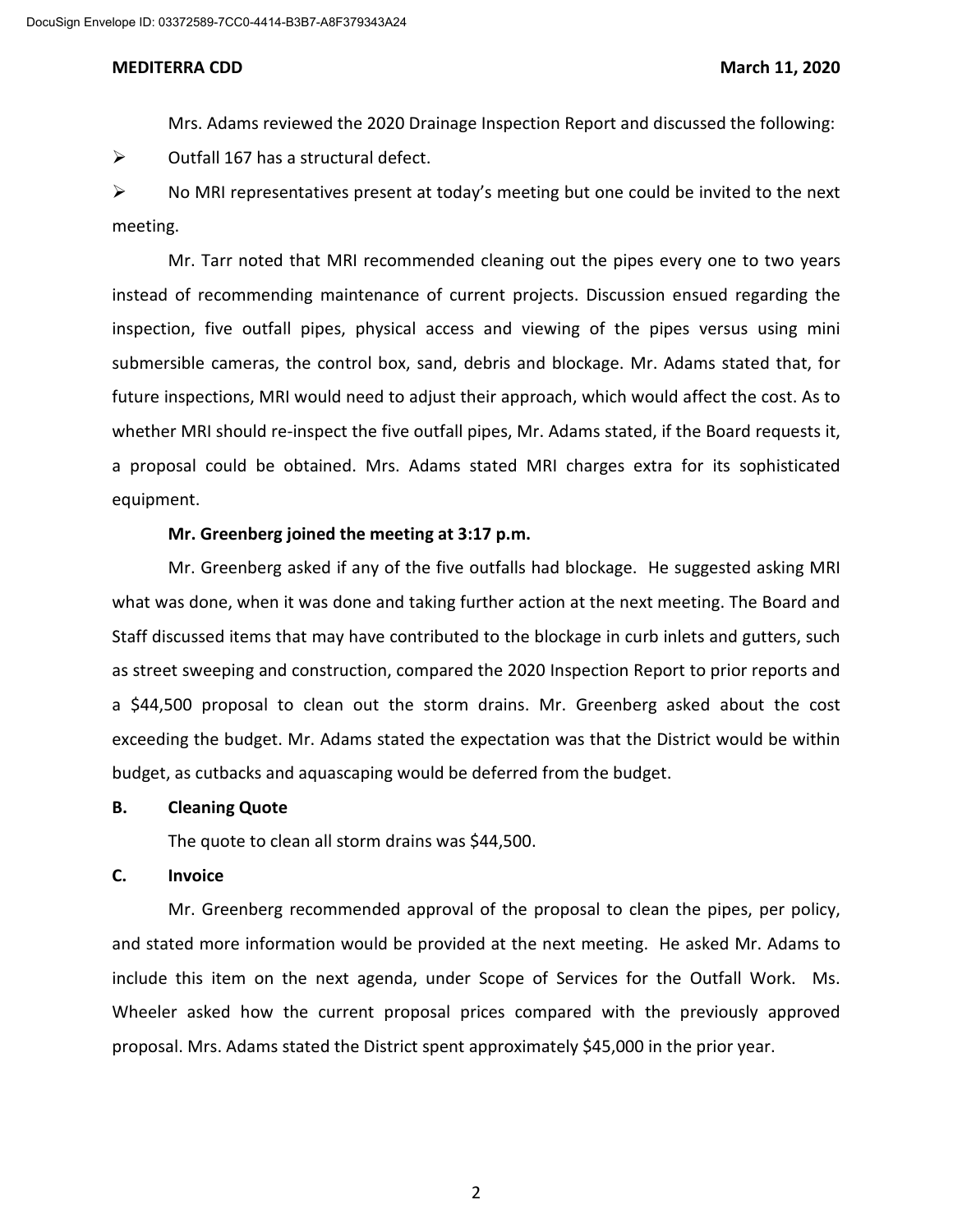**the MRI Inspection LLC proposal, in the amount of \$44,500, was approved. On MOTION by Mr. Greenberg and seconded by Ms. Wheeler, with all in favor,** 

**D. Final Interconnect Drainage Inspection** 

This item was not addressed.

**FIFTH ORDER OF BUSINESS Consideration of Resolution 2020-05, Adopting an Internal Controls Policy Consistent with Section 218.33, Florida Statutes; Providing an Effective Date** 

 must establish and maintain internal controls designed to prevent and detect fraud, waste and agreements and best practices. This final version of the District's Policies was reviewed by the Ms. Willson presented Resolution 2020-05. She stated that, by Statute, the District abuse and promote and encourage compliance of applicable laws, rules, contracts, grants, District Manager and Auditor.

 In response to Mr. Tarr's questions, Mr. Adams stated that the Auditor was the requiring further review and scrutiny. The consensus was there was no need to request a copy "gatekeeper" of the Internal Controls Policy, would inform the Board if the District Manager was compliant and would speak to all issues in the document. Discussion ensued regarding Management's establishment of internal protocol and Management's operating procedure of a Management's operating procedures manual.

**On MOTION by Mr. Bishko and seconded by Mr. Van Tassel, with all in favor, Resolution 2020-05, Adopting an Internal Controls Policy Consistent with Section 218.33, Florida Statutes; Providing an Effective Date, was adopted.** 

### **SIXTH ORDER OF BUSINESS Continued Discussion: Lake 74**

Mr. Tilton distributed handouts and reported the following regarding Lake 74:

 soon be forwarded to Management for review prior to submittal to the South Florida Water  $\triangleright$  The Coastal Resource Division (CRD) permit application was being prepared and would Management District (SFWMD).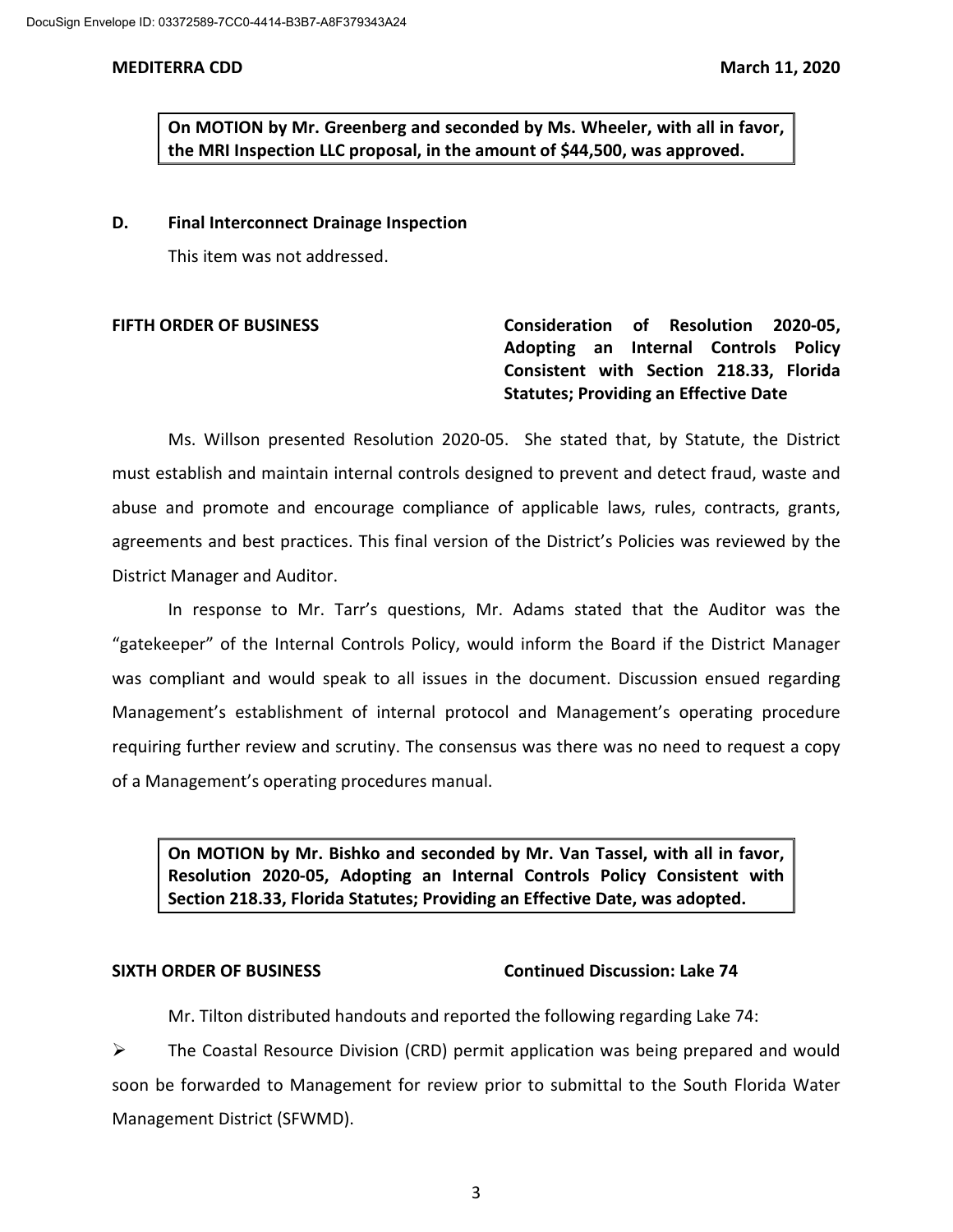DocuSign Envelope ID: 03372589-7CC0-4414-B3B7-A8F379343A24

#### **MEDITERRA CDD** March 11, 2020

 $\triangleright$  The CDD owns the two tracts of land that contain the pond. The MCA owns the land around the pond, on the north, west and east sides as well as the peninsula.

 $\triangleright$  It would be easier to submit an application for only one pond by one applicant but, if the Board chooses to involve the MCA and include the lands that are partly on MCA property, there would be a need for a second or co-applicant.

 Mr. Tarr questioned involving the MCA, as it has nothing to do with preserves. Discussion ensued regarding the MCA property versus CDD property, developable land and space and the CDD may need to obtain permission to stage equipment on MCA property. As to dredging the lake. Asked if he anticipated any issues having the contractor work only on CDDowned property, Mr. Tilton stated there might be an increase in cost because of the confined the necessary equipment, Mr. Tilton stated it would include dump trucks, rollers and compaction equipment to compact the dirt.

 Tilton stated that, a dewatering permit would be required to drain for the pond, the water would be re-routed to the east, south or the rest of the ponds in the area and then dirt would be applied in the dry season for better compaction. Since dewatering permits have a short Discussion ensued regarding blocking off pipes, draining and refilling the pond, sodding the lake Mr. Greenberg asked about grading. Mr. Tilton stated the goal would be to bring the lake up to the existing adjacent grade, or higher, so that it can be graded and not become a shallow pond Mr. Greenberg asked about water drainage, construction and the re-filling process. Mr. lifespan, it is better to apply for the permit closer to when the work would actually commence. bank, building a barrier to separate the pond, mulching, seeding and the project costs. Mr. Tilton stated it would cost approximately \$750,000 for construction, filling, dewatering, etc. that would run off into the remaining stormwater pond. Mr. Tarr asked about the life of the permit. Mr. Tilton stated the permit, once issued, would be valid for five years.

 The Board's consensus was to not involve the MCA and proceed with obtaining the permit. Mr. Tilton would change the drawings to show only the impacts on the two CCD-owned Greenberg stated that, although Lucarno residents would be most impacted by the project, no parcels and forward a copy of the package to Mr. Adams for circulation to the Board. Mr. complaints were anticipated because it would not be close to their homes.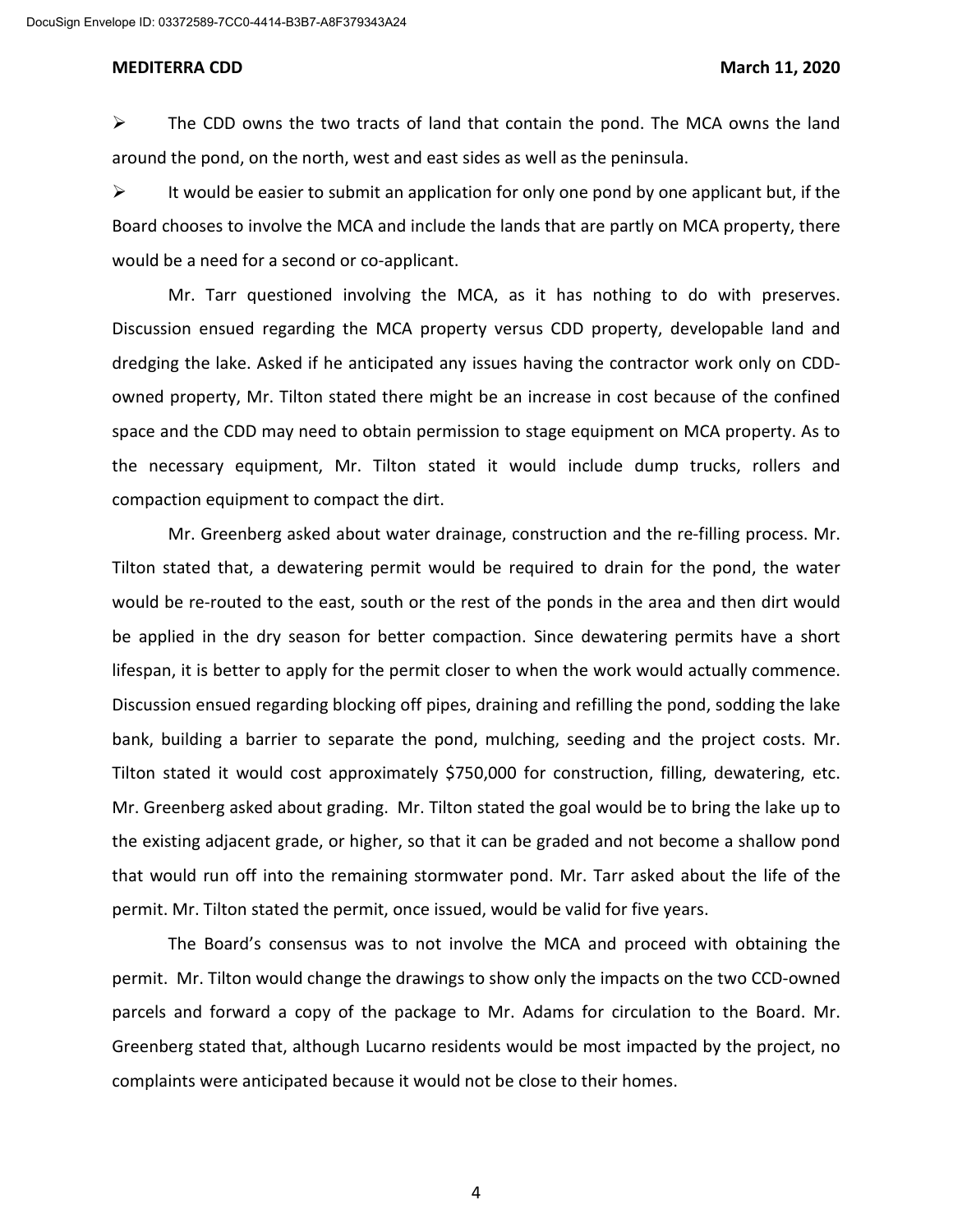**On MOTION by Mr. Bishko and seconded by Mr. Van Tassel, with all in favor, pursuing a fill permit related to and only impacting the CDD-owned tracts for Lake #74, was approved.** 

Mr. Tilton confirmed that an outflow pipe does cross over Livingston Road.

# **Statements as of January 31, 2020 SEVENTH ORDER OF BUSINESS Acceptance of Unaudited Financial**

 Mr. Adams presented the Unaudited Financial Statements as of January 31, 2020. He responded to questions regarding street sweeping and the loan for the aeration project. Mr. Adams would inquire about reducing the interest rate on the loan and report his findings at the next meeting.

 **On MOTION by Ms. Wheeler and seconded by Mr. Van Tassel, with all in favor, the Unaudited Financial Statements as of January 31, 2020, were accepted.** 

## **EIGHTH ORDER OF BUSINESS STAFF REPORTS**

**A. District Counsel:** *Hopping Green & Sams, P.A.* 

There being no report, the next item followed.

**B. District Engineer:** *Johnson Engineering, Inc.* 

Mr. Tilton reported the following:

 $\triangleright$  Coordination with Staff on issues regarding the SFWMD inspections was ongoing.

 $\triangleright$  Despite the compliance reviewer being particularly demanding and difficult to please, staff was doing its best to show compliance.

 Mr. Adams stated that, over time, coquina shells and bunker sand migrated into some conservation areas; there was a list of eight areas of suspicion that the reviewer found troubling. Staff showed that there was no encroachment on three of them and was working on the remainder. The cost would be approximately \$17,000 to remedy the problem. Mr. Greenberg stated the settlement agreement with The Club has an indemnification requirement so The Club is legally obligated to reimburse the District. Discussion ensued regarding the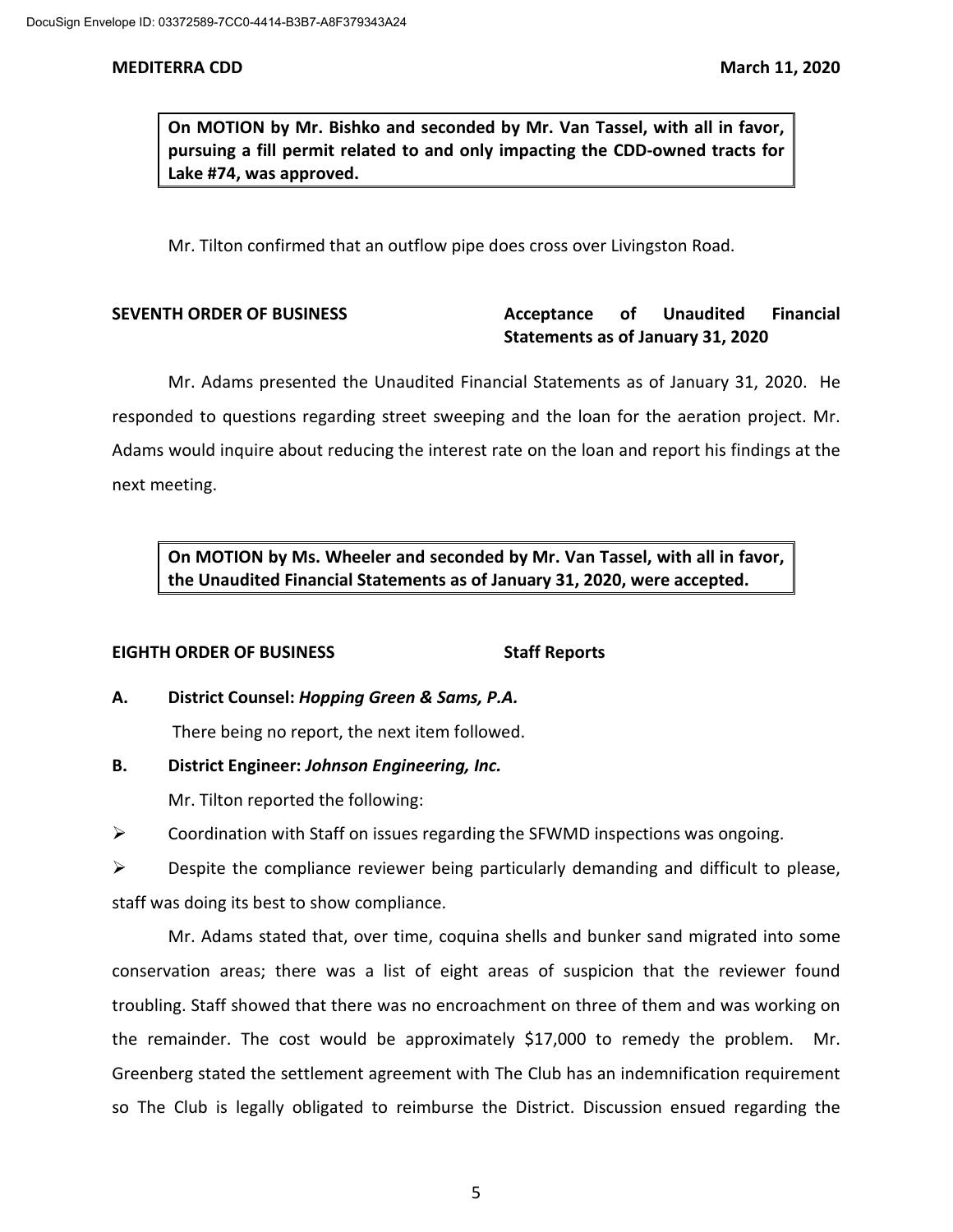original settlement agreement, remediation of the illegal dumping, bunkers, cart paths and stakes. This item would be placed on the next agenda.

## **C. District Manager:** *Wrathell, Hunt and Associates, LLC*

# • *NEXT* **MEETING DATE: April 15, 2020 at 3:00 P.M.**

# o **QUORUM CHECK**

All Supervisors confirmed their attendance at the April 15, 2020 meeting.

### **D. Operations Manager:** *Wrathell, Hunt and Associates, LLC*

### • **Key Activity Dates**

Mrs. Adams reported the following:

 $\triangleright$  "Wetland Maintenance" commenced on February 25<sup>th</sup> and was scheduled to be completed on March 11<sup>th</sup>.

Mr. Tarr pointed out errors in the "Date" columns of the following descriptions:

Page 2, "Qualified Public Depositor Annual Report to CFO": Change 11/30/2019 to 11/30/2020

Page 2, "Fiscal Year Annual District Filing Fee and Update Form": Change 12/3/2019 to 12/3/2020

# **NINTH ORDER OF BUSINESS Approval of January 15, 2020 Public Hearing and Regular Meeting Minutes**

 Mrs. Adams presented the January 15, 2020 Public Hearing and Regular Meeting Minutes.

## **Action/Agenda or Completed Items**

## **This item, previously the Tenth Order of Business, was discussed out of order.**

 $\triangleright$  Item 15: Completed and added to Ongoing Procedures List. Add, "For every meeting going forward, Mr. Adams would bring an updated record of proceedings from the prior meeting and a thumb drive to be placed in every meeting file for real-time recording."

 $\triangleright$  Lines 154 and 155 on the January 15, 2020 Minutes: This item was previously moved to the Completed List. A list of subjects that warrant holding a closed session was transmitted to the Board a second time.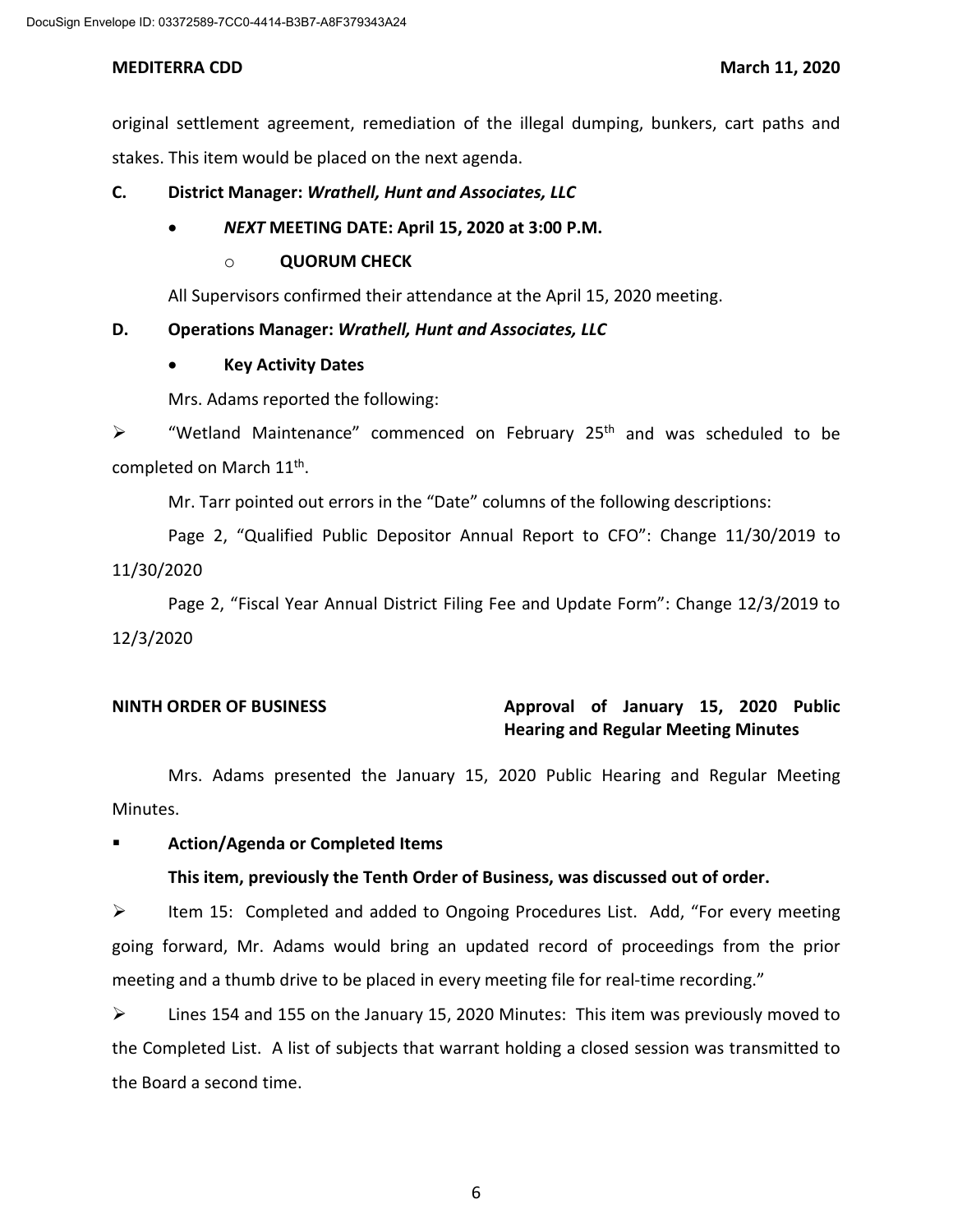$\triangleright$  Item 6: Completed. Mr. Adams received the deer hunter reports from Mr. Richards and provided the Board with the statistics. Mr. Adams would follow up with Mr. Richards regarding the insurance documents.

 $\triangleright$  Item 13: Completed. The preserve inspection schedule was added to the Key Activities Dates.

 $\triangleright$  Item 14: The wetland inspection was completed.

The following change was made to the January 15, 2020 Minutes:

**Line** 178: Change "exotics and if security" to "exotics. Security"

 **On MOTION by Ms. Wheeler and seconded by Mr. Van Tassel, with all in favor,**  amended, were approved. **the January 15, 2020 Public Hearing and Regular Meeting Minutes, as amended, were approved.** amended, were approved.<br>TENTH ORDER OF BUSINESS Action/Agenda or Completed Items

This item was presented during the Ninth Order of Business.

## **ELEVENTH ORDER OF BUSINESS Old Business**

There being no old business, the next item followed.

**TWELFTH ORDER OF BUSINESS** Supervisors' Requests

There being no Supervisor's requests, the next item followed.

## **THIRTEENTH ORDER OF BUSINESS Public Comments**

There being no public comments, the next item followed.

### **FOURTEENTH ORDER OF BUSINESS Adjournment**

 **On MOTION by Ms. Wheeler and seconded by Mr. Bishko, with all in favor, the meeting adjourned at approximately 4:16 p.m.**